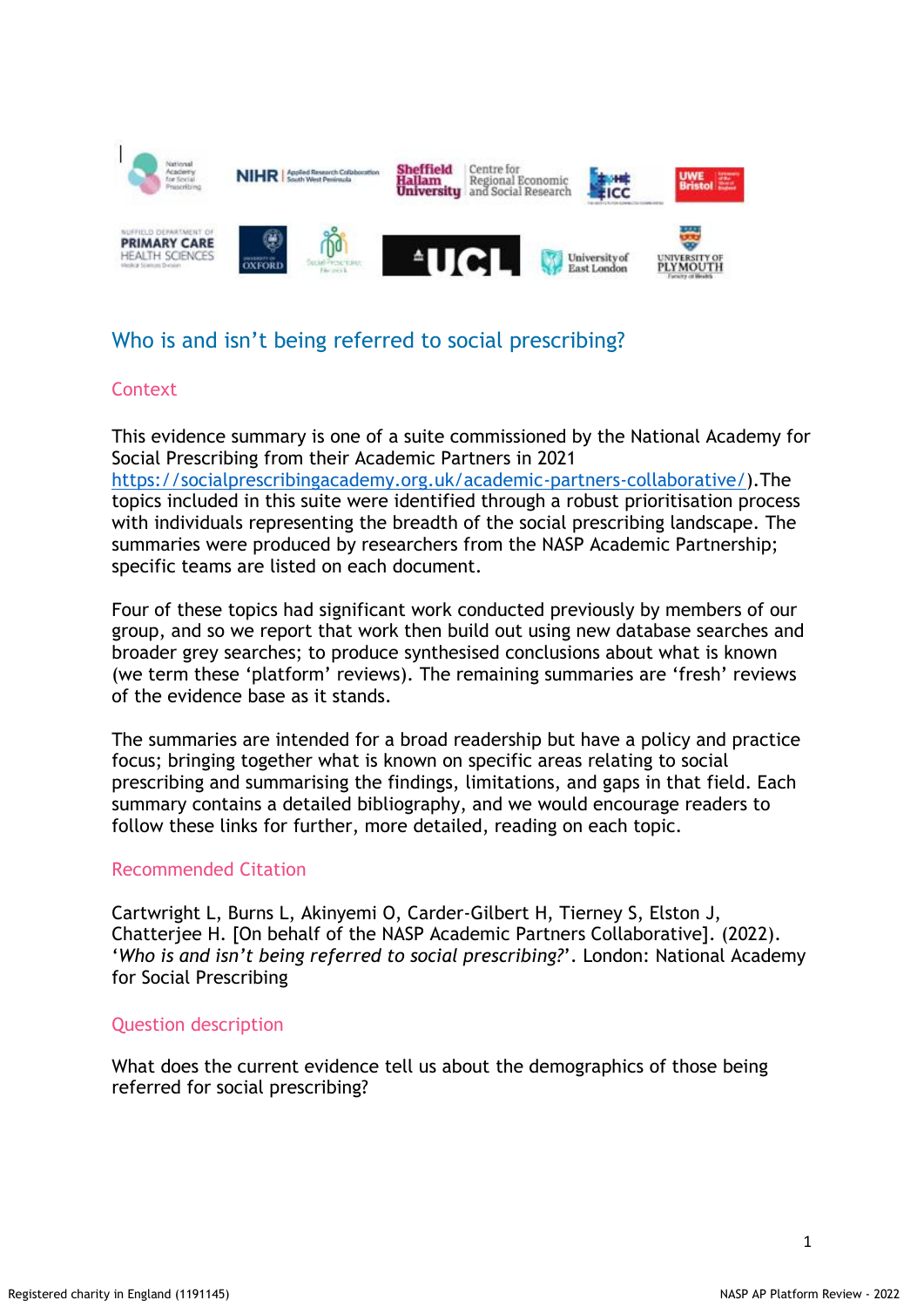# General overview

This 'fresh' review (as compared to our other 'platform' reviews) summarises the evidence, and identifies gaps, relating to the demographic profile of who is being referred for social prescribing, including but not limited to age, gender, ethnicity, socioeconomics/indices of multiple deprivation (IMD), disability, and reasons for referral.

### How we produced the review

### *Searches*

We undertook a systematic search for both peer reviewed literature and grey literature. The literature searches comprised terms for the concepts of social prescribing and demographics (see appendix 1). The databases Scopus and Web of Science were searched for peer reviewed literature. Grey literature including reports and evaluations were obtained by searching Social Care Online and Google.co.uk.

In addition, we asked our Academic Partners to provide any evaluations or reports of social prescribing they were aware of over the last 5-year period. These evaluation reports were screened for relevance, and any additional or new papers were identified as they were published.

| <b>Inclusion criteria</b>         | <b>Exclusion criteria</b>             |
|-----------------------------------|---------------------------------------|
| Reports or evaluations            | Abstracts or theses                   |
| Quantitative data (including from | Documents lacking primary data        |
| mixed method studies)             |                                       |
| Data for at least one demographic | Experimental research focusing on one |
| characteristic                    | demographic, population, or cohort    |
| Research conducted in England and | Documents published before 2017, as   |
| published in English language     | we were interested in contemporary    |
|                                   | data                                  |
| Meets NASP definition of social   | Sources not in the public domain      |
| prescribing                       |                                       |

Our inclusion and exclusion criteria were as follows:

*Rationale:* We are aware that the social prescribing landscape has rapidly evolved over recent years, and we wanted reported figures to accurately reflect current practice as far as possible. We were also acutely aware that referral patterns have been impacted significantly by the COVID-19 pandemic, with more individuals referred to a link worker for well-being checks, instrumental support (medication or food) and to address loneliness. Therefore, we chose to include data from January 2017 onwards, covering a period when social prescribing became more formally and coherently entrenched in health systems and policy.

*Screening, data extraction and critical appraisal:* Located items were screened by one reviewer, with 10% independently screened by another and disagreements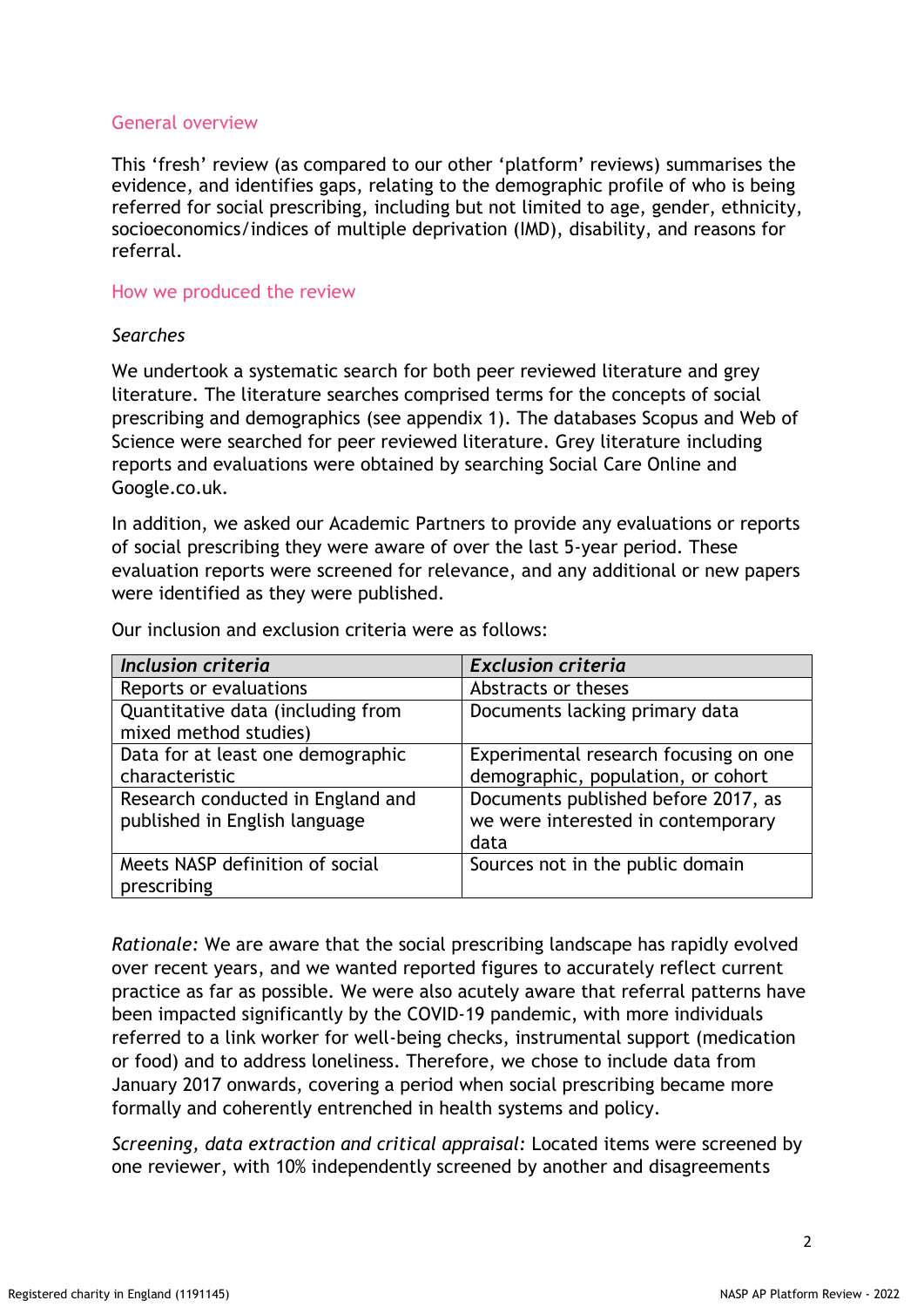resolved through discussion and, where appropriate, a third reviewer. Demographic data were extracted onto a bespoke data extraction template. Included studies were critically appraised using the What Works Wellbeing tool used in previous rapid evidence summaries [\(https://whatworkswellbeing.org/wp](https://whatworkswellbeing.org/wp-content/uploads/2020/10/Volunteer-wellbeing-technical-report-Oct2020-a.pdf)[content/uploads/2020/10/Volunteer-wellbeing-technical-report-Oct2020-a.pdf\)](https://whatworkswellbeing.org/wp-content/uploads/2020/10/Volunteer-wellbeing-technical-report-Oct2020-a.pdf). We used the PROGRESS-Plus criteria

[\(https://methods.cochrane.org/equity/projects/evidence-equity/progress-plus\)](https://methods.cochrane.org/equity/projects/evidence-equity/progress-plus) as a framework to assess, where possible, how far factors associated with health inequalities have been addressed in research. In doing so, we aimed to report where (i) there is evidence of inclusion of a particular group or cohort, (ii) there is evidence of disadvantage, (iii) no evidence reported.

## Results

In total, 458 documents were screened, with 36 studies meeting the inclusion criteria<sup>1-36</sup> (see Appendix 2). Of these, five were identified through the database searches of peer-reviewed literature<sup>1-2, 11, 13, 31</sup>, and 31 through our grey searches and expert contacts<sup>3-10, 12, 14-30, 32-36</sup>. Please see appendix 3 for full details. Specific details of included papers are available on request.

### *Summary of evidence*

Data relating to the demographic profile of social prescribing participants were extracted from included studies, tabulated, discussed, and brought together into a narrative summary of characteristics which we present below.

#### *Age*

Social prescribing in England is, in principle, an all-age offer and link workers can engage individuals across all age groups that are referred. Broadly, we found this to be the case in practice with some minor exceptions.

In the 36 included studies, 211, 3-5, 7, 10, 13, 15-16, 18-21, 23-25, 28-30, 32, 35 reported engaging populations below the age of 19. However, only  $5^{5}$ , 16, 19, 23, 25 of those 36 studies reported working with individuals under the age of 16, despite the move from policymakers and practitioners to engage more children and young people in social prescribing pathways.

Perhaps unsurprisingly, almost all (35/36) of our included studies included workingage cohorts (aged 18-65), the one remaining targeting an older cohort<sup>11</sup>. Similarly, 35/36 studies also included individuals over the age of 65, up to a maximum reported age of 100. Only one study was specifically targeted at only young people<sup>19</sup>.

Given the breadth of the social prescribing offer, it is not surprising that – apart from young people – our included studies displayed few patters in terms of age inclusion. It is encouraging that social prescribing appears to be being used across all age groups.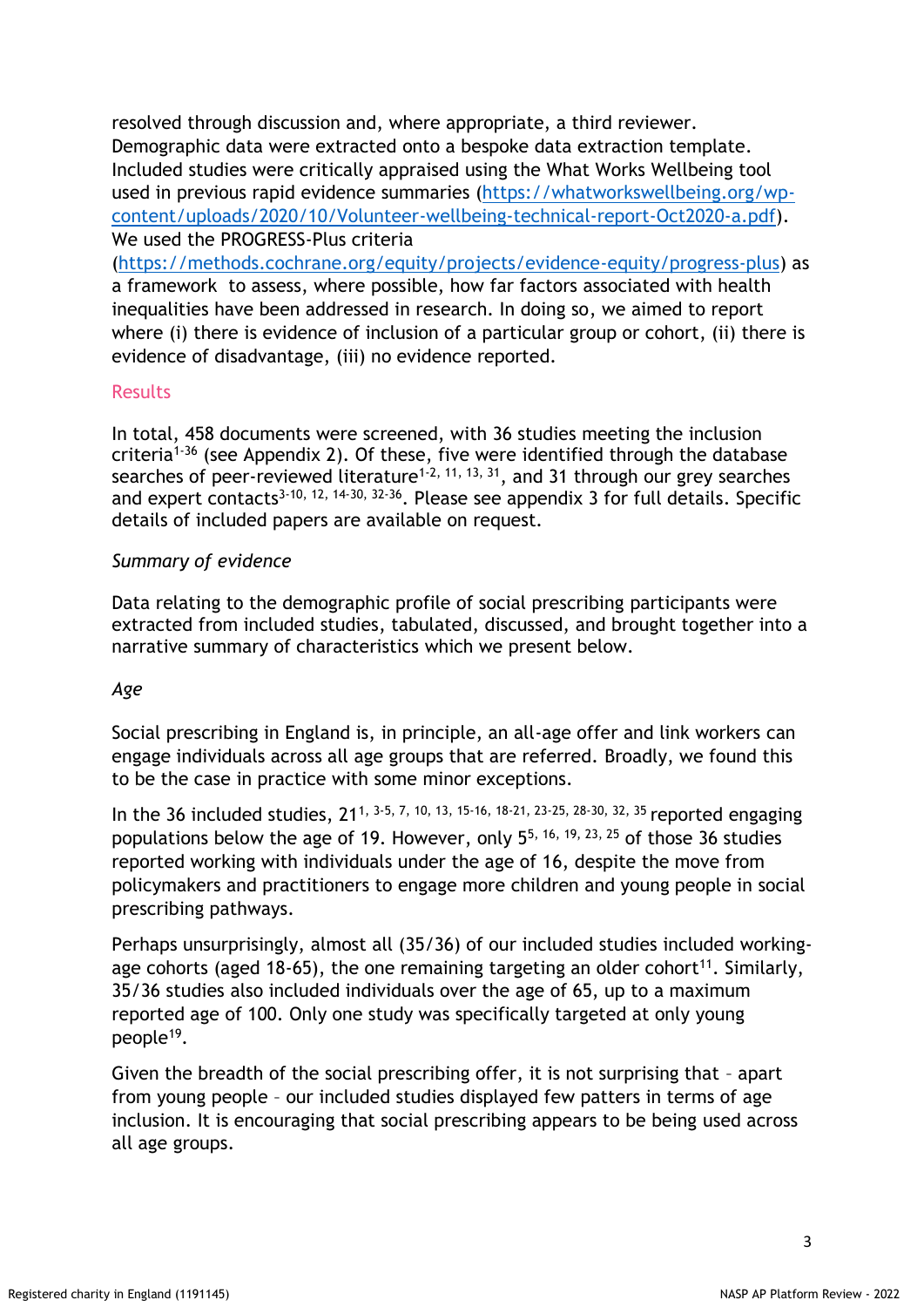# *Gender*

In the data reported in included studies, almost twice as many women accessed social prescribing than men. The study with the largest cohort of 1 million people reported an average of 60% female and 40% men referred for social prescribing across 8 services<sup>34</sup>. On average across included studies, this gap is larger, with 64% of included people identified as female, and only 35% as male (with missing data accounting for the other 1%).

Only four of our 36 included studies reported other genders<sup>10, 28-30</sup>, including transgender, gender fluid and non-binary. In these studies, the cohorts were extremely small, with <1% in each.

## *Ethnicity*

In our cohort of quantitative studies included here, ten did not report ethnicity. In all the remaining 26 studies<sup>1-4, 6, 8-10, 12-13, 15-23, 25-26, 28-30, 32-33</sup>, the highest proportion of participants were reported as being either White, White British or White/Other.

In 13 of the 26 studies reporting ethnicity, there were no data given for the local population and so no inferences can be made about the representativeness, or not, of the ethnic breakdown given.

The remaining 13 studies did take the local population into consideration<sup>1-2, 12, 15-17,</sup> 19-20, 22, 28-30. Mostly, we found that White populations in social prescribing either reflected the local populations or were over-represented. Again, for the most part, other ethnic groups were under-represented compared to local communities in social prescribing. White populations were only under-represented, and Black and Asian participants over-represented, in two studies<sup>12, 21</sup>. A single study reported an equal number of included White and other ethnic group participants<sup>22</sup>, reflecting the local population in that area.

# *Socioeconomic (including education and occupation)/Indices of Multiple Deprivation (IMD)*

Of our included studies, four papers reported socioeconomic data in the form of employment<sup>21, 25-26, 33</sup>, and only one regarding education<sup>21</sup>. Of these limited data, the highest proportions of people were retired or unemployed, and the highest educational level was reported as aged '20+'. Three papers reported IMD, with one showing 22% of the cohort living in the top 10 areas of multiple deprivation<sup>1</sup>, another with the highest proportion of those referred living in the lowest areas of deprivation<sup>23</sup>, and a third showing that those living in deprived areas were either represented or over-represented $^{24}$ .

Due to differences in reporting, and the lack of comparison to local population figures, it was not possible to aggregate these data, or make inferences regarding representativeness.

*Disability*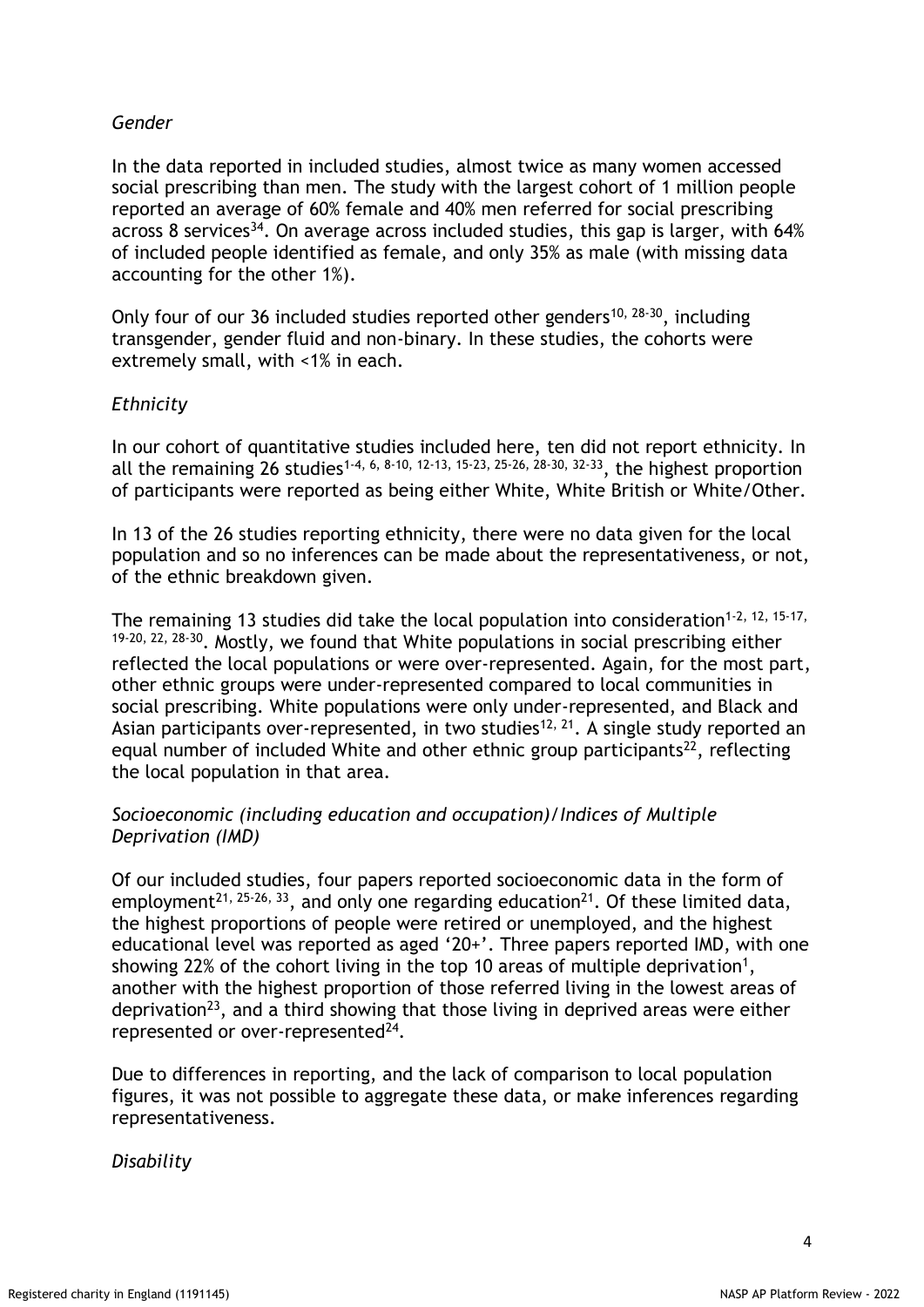There was sparse information recorded relating to disability in the included papers, with only two papers specifying the proportion of cohorts self-identifying as having a disability  $(6\%^{12})$ , and  $38\%^{25}$  respectively).

More detail was provided relating to those identifying as having a long-term health condition. One paper identified those unable to work due to sickness (at 33%) <sup>18</sup> , and another those with long-term sickness (at 23%)<sup>20</sup>. One study was more detailed, giving a breakdown of the long-term conditions people were living with (with each condition ranging from 5-17% of the cohort. This study included 52% of the cohort overall with Long Term Health Conditions, higher than the general population level at 23%<sup>12</sup>. The highest proportion of chronic conditions reported in a social prescribing cohort in our included studies was the 87% and 90% reported across two sites<sup>24</sup>, 46% and 55% of these respectively were reported as chronic mental health conditions.

# *Reason for referral*

Given the limited number of commonly reported demographics, as well as interest from across the system, we included data relating to reasons for referral as a characteristic of populations.

Again, somewhat unsurprisingly, the most reported reasons for referral were those most often associated and understood to benefit from a social prescribing referral - common mild to moderate mental health difficulties (both symptoms and diagnoses of). Overall, the most-included referral reasons were:

- symptoms related to anxiety and depression.
- isolation and loneliness.
- other social needs.
- exercise-related referrals.
- referrals related to specific physical health complaints.
- issues relating to work or finances.
- struggling with life changes.
- being frequent attenders at primary or care services.

However, there were many and diverse other referral categories, including: severe mental health issues; addictions, including smoking, drugs and alcohol; low confidence and self-esteem; housing and homelessness; learning/education, training and employment; weight management and healthy eating; life events, including bereavement, abuse, and mental health of a parent; medical/hospital care not appropriate; specific conditions: anger, dyslexia and dementia; general support: information and advice, self-care management, carer support, sleep problems; issues associated with immigration; and, more recently, COVID-related issues.

Whilst we excluded reports solely reporting research data on one population (i.e., researchers selected groups of people based on certain characteristics) as we felt this would not accurately represent the reality of services, three of our included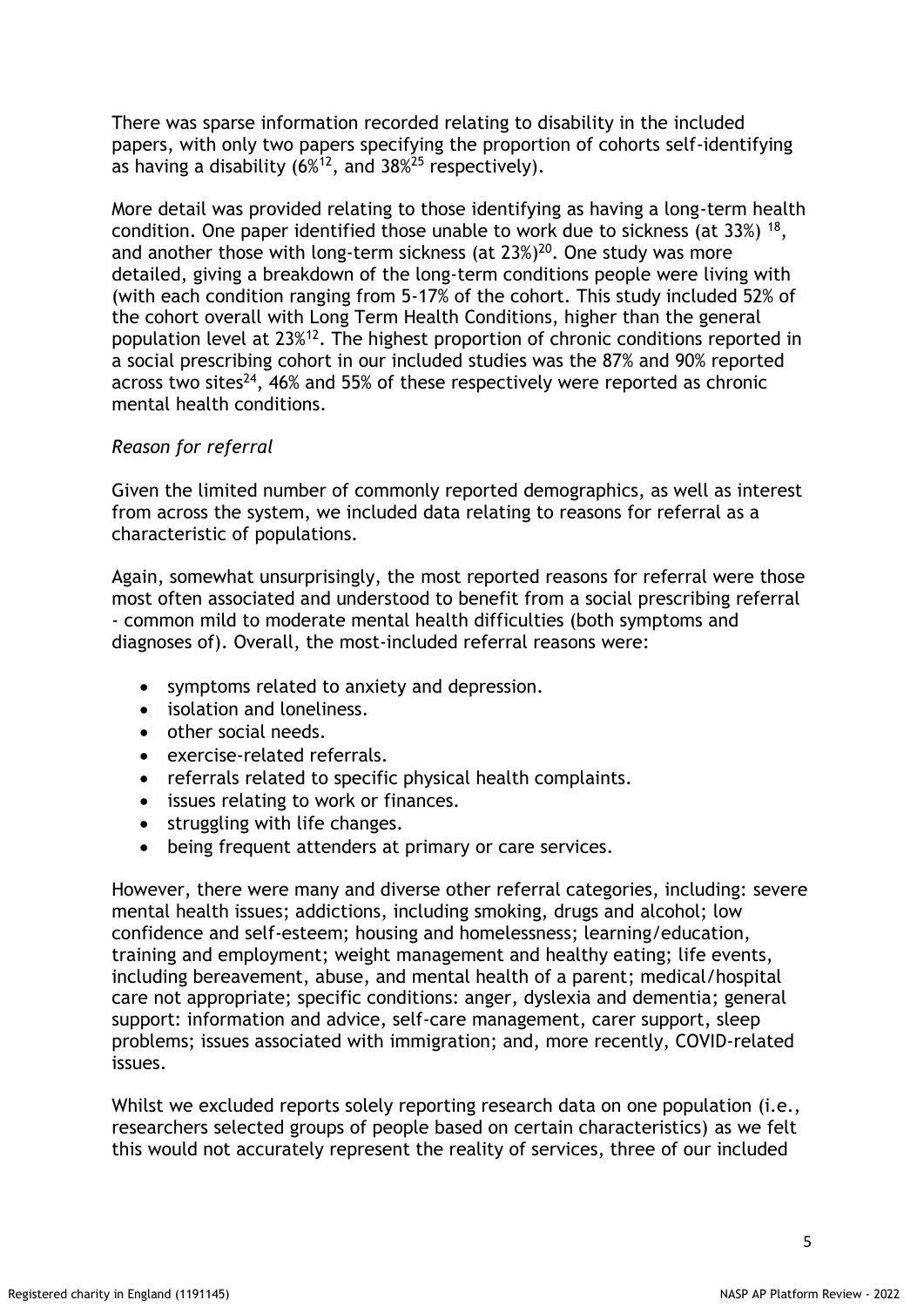studies reported on programmes which themselves solely focused on specific groups: those with cancer<sup>33</sup>, and those experiencing isolation or loneliness<sup>13, 22</sup>.

#### *PROGRESS-Plus*

Age, gender, and ethnicity – and to a smaller extent, socioeconomic status, and disability – had been included as part of data collection for these papers, and it was clear that men and some ethnic groups were generally under-represented in social prescribing when compared to local population data. However, there was a scarcity of discussion around disadvantage or intention to address inequalities. For details on the PROGRESS Plus framework see

[https://methods.cochrane.org/equity/projects/evidence-equity/progress-plus.](https://methods.cochrane.org/equity/projects/evidence-equity/progress-plus)

### Evidence gaps, limitations, and quality

We applied the What Works Wellbeing tool for critically appraising studies, and quality varied considerably.

There was significant variability in data reporting, with some studies only reporting demographics for those attending a first link worker contact, rather than the whole included cohort. It was also often the case that there appeared to be missing demographic data; for example, it is unclear what gender options were presented in included studies reporting only male and female responses.

One key challenge reported in included studies was around data collection itself, the fact that engaging with, collecting data relating to, and following up some cohorts is extremely difficult for practical and ethical reasons. It was also reported that data were occasionally inaccessible following the completion of a study or were lost during the programme.

We were interested in a large range of demographics and would have extracted data relating to living arrangements and relationship status, however these were included in either none or only single studies included in this review.

#### **CONCLUSIONS**

Data reported n this evidence summary indicate that, for the most part, social prescribing is an all-age offer. However, there are indications that children and young people are not accessing social prescribing pathways to the same extent. More could be done to explore this important issue and establish to what extent children and young people are, and could, use these programmes.

There appears to be a pattern in the data in terms of a gender divide, with more women accessing social prescribing than men. In terms of ethnicity and social prescribing, there is a need to do further research. Many studies did not report differences, however in those that did the overall picture was of ethnic minority groups not accessing social prescribing as much as other groups, though this is not the case in all situations. Reasons for referral are also broad, but most commonly include those identified by health policy as most appropriate for social prescribing;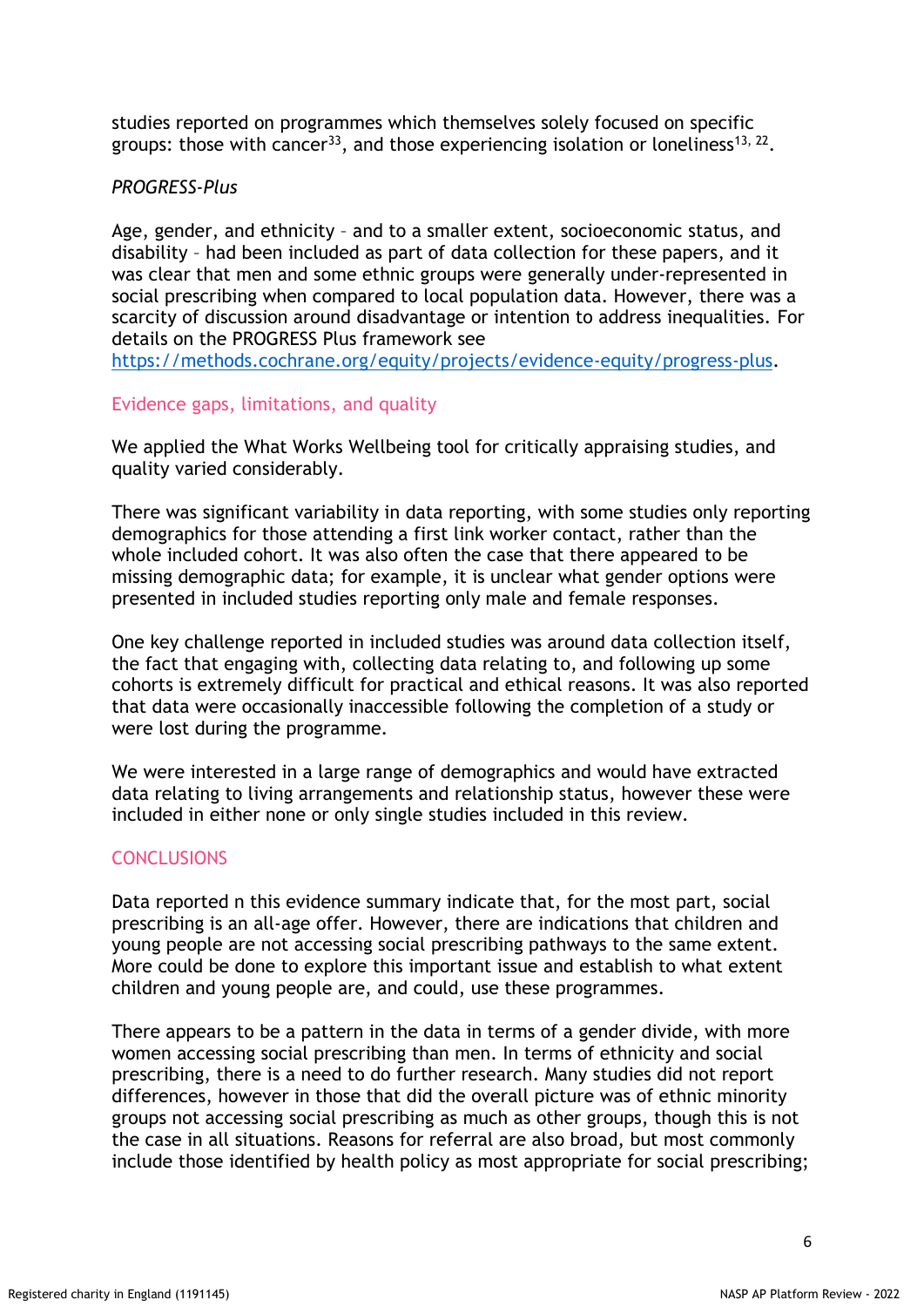those experiencing mild to moderate mental health difficulties, social isolation, and loneliness.

Overall, there is a need for more research exploring all aspects of the demographic profile of those engaging in social prescribing.

### References

- 1. Bristol Ageing Better. (2018). *Community Webs: Final Evaluation Report.* Bristol: BAB
- 2. Bristol Ageing Better. (2020). *Bristol Ageing Better Community Navigators Service*. Available from: [https://www.tnlcommunityfund.org.uk/media/insights/documents/Commu](https://www.tnlcommunityfund.org.uk/media/insights/documents/Community-Navigators-Report2020-for-SCREEN.pdf?mtime=20201202121938&focal=none) [nity-Navigators-Report2020-for-](https://www.tnlcommunityfund.org.uk/media/insights/documents/Community-Navigators-Report2020-for-SCREEN.pdf?mtime=20201202121938&focal=none)[SCREEN.pdf?mtime=20201202121938&focal=none](https://www.tnlcommunityfund.org.uk/media/insights/documents/Community-Navigators-Report2020-for-SCREEN.pdf?mtime=20201202121938&focal=none)
- 3. Bromley by Bow Centre. (2018). *Social prescribing*. Available from: [https://www.bbbc.org.uk/wp-content/uploads/2018/08/Tower-Hamlets-](https://www.bbbc.org.uk/wp-content/uploads/2018/08/Tower-Hamlets-Social-Prescribing-Report-Apr-Mar-2018-.pdf)[Social-Prescribing-Report-Apr-Mar-2018-.pdf](https://www.bbbc.org.uk/wp-content/uploads/2018/08/Tower-Hamlets-Social-Prescribing-Report-Apr-Mar-2018-.pdf)
- 4. Bromley by Bow Centre. (2019). *Social Prescribing Service.* Available from: [https://www.bbbc.org.uk/wp-content/uploads/2019/09/BBBC-Social-](https://www.bbbc.org.uk/wp-content/uploads/2019/09/BBBC-Social-Prescribing-Annual-Report-April-2018-March-2019-FINAL.pdf)[Prescribing-Annual-Report-April-2018-March-2019-FINAL.pdf](https://www.bbbc.org.uk/wp-content/uploads/2019/09/BBBC-Social-Prescribing-Annual-Report-April-2018-March-2019-FINAL.pdf)
- 5. Bromley by Bow Centre. (2020). *Crisis Social Prescribing at Bromley by Bow: interim report on reach and impact.* Available from: [https://www.bbbc.org.uk/wp-content/uploads/2020/08/Crisis-Social-](https://www.bbbc.org.uk/wp-content/uploads/2020/08/Crisis-Social-Prescribing-Interim-Impact-Report-June-2020-1-1.pdf)[Prescribing-Interim-Impact-Report-June-2020-1-1.pdf](https://www.bbbc.org.uk/wp-content/uploads/2020/08/Crisis-Social-Prescribing-Interim-Impact-Report-June-2020-1-1.pdf)
- 6. Bunyan A-M, Woodall J, Raine G. (2017). *Evaluation of Connect for Health: Interim report v.1, initial findings.* Available from: [https://www.leedsccg.nhs.uk/content/uploads/2018/03/Connect-for-](https://www.leedsccg.nhs.uk/content/uploads/2018/03/Connect-for-Health-Evaluation-Initial-Findings-January-2017.pdf)[Health-Evaluation-Initial-Findings-January-2017.pdf](https://www.leedsccg.nhs.uk/content/uploads/2018/03/Connect-for-Health-Evaluation-Initial-Findings-January-2017.pdf)
- 7. Community Works. (2017). *Social Prescribing Extended Pilot Interim Monitoring Report*. Available from: [https://www.bhcommunityworks.org.uk/wp](https://www.bhcommunityworks.org.uk/wp-content/uploads/2017/04/Social-Prescribing-Extended-Pilot-Monitoring-March-2017-Final.pdf)[content/uploads/2017/04/Social-Prescribing-Extended-Pilot-Monitoring-](https://www.bhcommunityworks.org.uk/wp-content/uploads/2017/04/Social-Prescribing-Extended-Pilot-Monitoring-March-2017-Final.pdf)[March-2017-Final.pdf](https://www.bhcommunityworks.org.uk/wp-content/uploads/2017/04/Social-Prescribing-Extended-Pilot-Monitoring-March-2017-Final.pdf)
- 8. Dayson C, Leather D. (2018). *Evaluation of HALE Community Connectors Social Prescribing Service 2017.* Available from: [https://www4.shu.ac.uk/research/cresr/sites/shu.ac.uk/files/eval-HALE](https://www4.shu.ac.uk/research/cresr/sites/shu.ac.uk/files/eval-HALE-community-connectors-social-prescribing.pdf)[community-connectors-social-prescribing.pdf](https://www4.shu.ac.uk/research/cresr/sites/shu.ac.uk/files/eval-HALE-community-connectors-social-prescribing.pdf)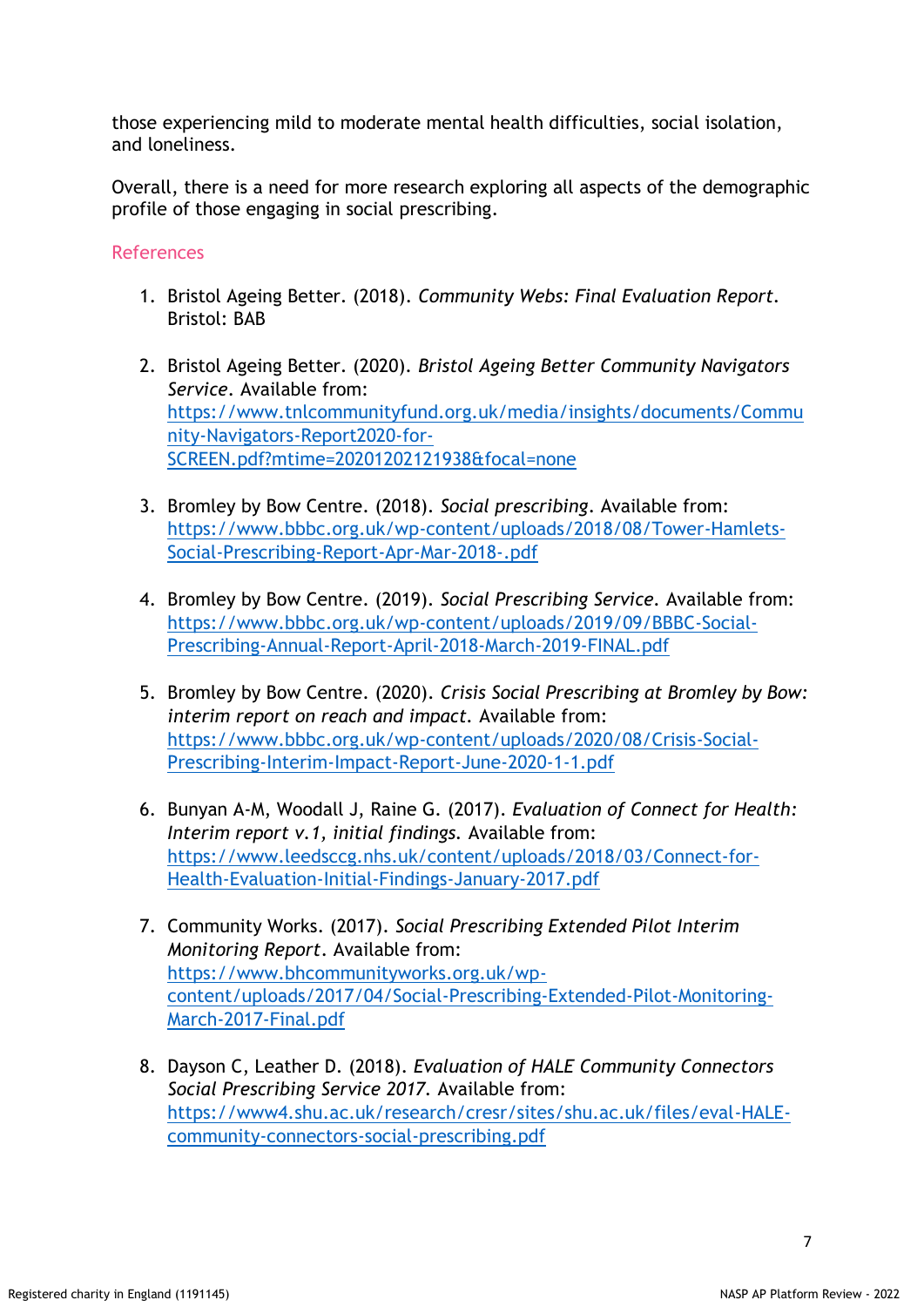- 9. Dayson C, Leather D. (2020). *Evaluation of HALE Community Connectors Social Prescribing Service 2018-19.* Available from: [https://www4.shu.ac.uk/research/cresr/sites/shu.ac.uk/files/eval-HALE](https://www4.shu.ac.uk/research/cresr/sites/shu.ac.uk/files/eval-HALE-comm-connectors-social-prescribing-service-2018-19.pdf)[comm-connectors-social-prescribing-service-2018-19.pdf](https://www4.shu.ac.uk/research/cresr/sites/shu.ac.uk/files/eval-HALE-comm-connectors-social-prescribing-service-2018-19.pdf)
- 10.Dudley Council for Voluntary Service. (2017). *The Social and Economic Impact of the Integrated Plus Service.* Available from: [https://dudleycvsblog.com/2017/09/07/integrated-plus-social-and](https://dudleycvsblog.com/2017/09/07/integrated-plus-social-and-economic-impact-evaluation-report-september-2014-18th-july-2017/)[economic-impact-evaluation-report-september-2014-18th-july-2017/](https://dudleycvsblog.com/2017/09/07/integrated-plus-social-and-economic-impact-evaluation-report-september-2014-18th-july-2017/)
- 11.Elston J, Gradinger F, Asthana S, et al. *Does a social prescribing 'holistic' link-worker for older people with complex, multimorbidity improve wellbeing and frailty and reduce health and social care use and costs? A 12 month before-and-after evaluation.* 2019;20(e135):1-10. DOI: 10.1017/S1463423619000598
- 12.Ferguson K, Hogarth S. (2018). *Social Prescribing in Tower Hamlets: Evaluation of Borough-wide Roll-out.* Available from: [https://www.stokeccg.nhs.uk/your-ccg/ns-publications/generic](https://www.stokeccg.nhs.uk/your-ccg/ns-publications/generic-publications/1331-tower-hamlets-social-prescribing-evaluation-final-full-report-03-2018/file)[publications/1331-tower-hamlets-social-prescribing-evaluation-final-full](https://www.stokeccg.nhs.uk/your-ccg/ns-publications/generic-publications/1331-tower-hamlets-social-prescribing-evaluation-final-full-report-03-2018/file)[report-03-2018/file](https://www.stokeccg.nhs.uk/your-ccg/ns-publications/generic-publications/1331-tower-hamlets-social-prescribing-evaluation-final-full-report-03-2018/file)
- 13.Foster A, Thompson J, Holding E, et al. *Impact of social prescribing to address loneliness: A mixed methods evaluation of a national social prescribing programme.* Health and Social Care in the Community. 2020;00:1-11. DOI: 10.1111/hsc.13200
- 14.Hackney D. (2020). *Evaluation of the Crediton Social Prescribing Project.* Devon: Devon STP
- 15.Healthy Dialogues Ltd. (2018). *Evaluation of the East Merton Social Prescribing Pilot*. Available from: [https://healthydialogues.co.uk/case\\_study/social-prescribing\\_v2/](https://healthydialogues.co.uk/case_study/social-prescribing_v2/)
- 16.Healthy Dialogues Ltd. and South West London CCG. (2021). *A study of the upscaling of the Social Prescribing Service in Merton.* Available from: [https://www.healthydialogues.co.uk/wp-content/uploads/2019/04/Merton-](https://www.healthydialogues.co.uk/wp-content/uploads/2019/04/Merton-SP-evaluation-report-August-2021-V2.3.pdf)[SP-evaluation-report-August-2021-V2.3.pdf](https://www.healthydialogues.co.uk/wp-content/uploads/2019/04/Merton-SP-evaluation-report-August-2021-V2.3.pdf)
- 17.Healthy London Partnership. (2018). *Social Prescribing in Secondary Care Pilot Service Evaluation Report.* Available from: [https://www.family](https://www.family-action.org.uk/content/uploads/2018/11/Social-Prescribing-in-Secondary-Care-Evaluation-Report-FINAL.pdf)[action.org.uk/content/uploads/2018/11/Social-Prescribing-in-Secondary-](https://www.family-action.org.uk/content/uploads/2018/11/Social-Prescribing-in-Secondary-Care-Evaluation-Report-FINAL.pdf)[Care-Evaluation-Report-FINAL.pdf](https://www.family-action.org.uk/content/uploads/2018/11/Social-Prescribing-in-Secondary-Care-Evaluation-Report-FINAL.pdf)
- 18.Institute for Connected Communities (ICC), University of East London. (2017). *The Social Prescribing service in the London Borough of Waltham*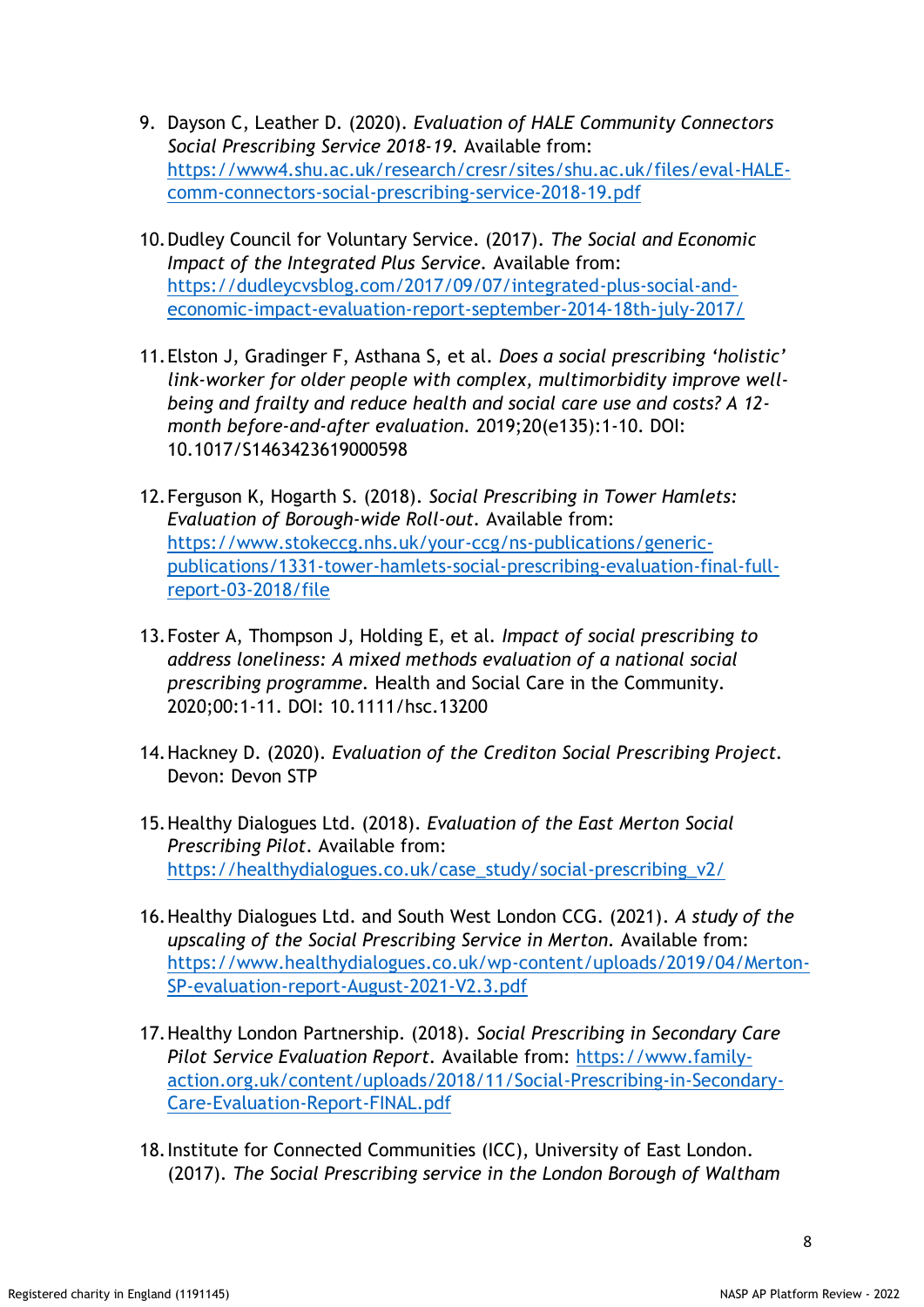*Forest: final evaluation report.* Available from:

[https://repository.uel.ac.uk/download/d3ec62380e7d5b7df0ed83dee6a6cba](https://repository.uel.ac.uk/download/d3ec62380e7d5b7df0ed83dee6a6cbaca008a847e81c97ce10641635e6554ac7/737495/final%20report%20-%20SP%20in%20Waltham%20Forest%20.pdf) [ca008a847e81c97ce10641635e6554ac7/737495/final%20report%20-](https://repository.uel.ac.uk/download/d3ec62380e7d5b7df0ed83dee6a6cbaca008a847e81c97ce10641635e6554ac7/737495/final%20report%20-%20SP%20in%20Waltham%20Forest%20.pdf) [%20SP%20in%20Waltham%20Forest%20.pdf](https://repository.uel.ac.uk/download/d3ec62380e7d5b7df0ed83dee6a6cbaca008a847e81c97ce10641635e6554ac7/737495/final%20report%20-%20SP%20in%20Waltham%20Forest%20.pdf)

19.Institute for Connected Communities (ICC), University of East London. (2020). *A two-year evaluation of the Young People Social Prescribing (YPSP) pilot.* Available from:

[https://repository.uel.ac.uk/download/5c63906437d90e4093a320b51355232](https://repository.uel.ac.uk/download/5c63906437d90e4093a320b51355232d12648ab00d6df93137b1aefa74dfc892/851983/SP%20for%20young%20people%20evaluation%20final%20report%20for%20publication.pdf) [d12648ab00d6df93137b1aefa74dfc892/851983/SP%20for%20young%20people](https://repository.uel.ac.uk/download/5c63906437d90e4093a320b51355232d12648ab00d6df93137b1aefa74dfc892/851983/SP%20for%20young%20people%20evaluation%20final%20report%20for%20publication.pdf) [%20evaluation%20final%20report%20for%20publication.pdf](https://repository.uel.ac.uk/download/5c63906437d90e4093a320b51355232d12648ab00d6df93137b1aefa74dfc892/851983/SP%20for%20young%20people%20evaluation%20final%20report%20for%20publication.pdf)

- 20.Institute for Connected Communities (ICC), University of East London. (2020). *An evaluation of Social Prescribing in the London Borough of Redbridge: final evaluation report.* Available from: [https://repository.uel.ac.uk/download/b166f8139440a6183a11e5756431965](https://repository.uel.ac.uk/download/b166f8139440a6183a11e5756431965c13846b3c8716079c07ec309a5d258586/1290254/Final%20evaluation%20draft%20report%20Redbridge%20SP%20100920%20final.pdf) [c13846b3c8716079c07ec309a5d258586/1290254/Final%20evaluation%20draft](https://repository.uel.ac.uk/download/b166f8139440a6183a11e5756431965c13846b3c8716079c07ec309a5d258586/1290254/Final%20evaluation%20draft%20report%20Redbridge%20SP%20100920%20final.pdf) [%20report%20Redbridge%20SP%20100920%20final.pdf](https://repository.uel.ac.uk/download/b166f8139440a6183a11e5756431965c13846b3c8716079c07ec309a5d258586/1290254/Final%20evaluation%20draft%20report%20Redbridge%20SP%20100920%20final.pdf)
- 21.Institute for Connected Communities (ICC), University of East London. (2020). *Outcome and economic evaluation of City and Hackney Social Prescribing scheme.* Available from: [https://repository.uel.ac.uk/download/7302de286252b90e6dbf1cd99583036](https://repository.uel.ac.uk/download/7302de286252b90e6dbf1cd99583036c3519b33a21f72732b488c26bde483d12/759615/Evaluation%20of%20social%20prescribing%20in%20Hackney%20and%20City%20-%20UEL%20final%20sub%20.pdf) [c3519b33a21f72732b488c26bde483d12/759615/Evaluation%20of%20social%20](https://repository.uel.ac.uk/download/7302de286252b90e6dbf1cd99583036c3519b33a21f72732b488c26bde483d12/759615/Evaluation%20of%20social%20prescribing%20in%20Hackney%20and%20City%20-%20UEL%20final%20sub%20.pdf) [prescribing%20in%20Hackney%20and%20City%20-](https://repository.uel.ac.uk/download/7302de286252b90e6dbf1cd99583036c3519b33a21f72732b488c26bde483d12/759615/Evaluation%20of%20social%20prescribing%20in%20Hackney%20and%20City%20-%20UEL%20final%20sub%20.pdf) [%20UEL%20final%20sub%20.pdf](https://repository.uel.ac.uk/download/7302de286252b90e6dbf1cd99583036c3519b33a21f72732b488c26bde483d12/759615/Evaluation%20of%20social%20prescribing%20in%20Hackney%20and%20City%20-%20UEL%20final%20sub%20.pdf)
- 22.Islington Giving. (2019). *A review of Claremont's Social Prescribing Project.* Available from: [http://52.56.113.172/wp](http://52.56.113.172/wp-content/uploads/2020/06/Claremont-Social-Prescribing-Evaluation-Nov19.pdf)[content/uploads/2020/06/Claremont-Social-Prescribing-Evaluation-](http://52.56.113.172/wp-content/uploads/2020/06/Claremont-Social-Prescribing-Evaluation-Nov19.pdf)[Nov19.pdf](http://52.56.113.172/wp-content/uploads/2020/06/Claremont-Social-Prescribing-Evaluation-Nov19.pdf)
- 23.Jani A, Liyanage H, Okusi C, Sherlock J, de Lusignan S. (2020). *Social prescribing observatory: A learning health system approach for using data to improve practice.* Available from: [https://liveplymouthac.sharepoint.com/sites/r13/Current%20Projects/NASP](https://liveplymouthac.sharepoint.com/sites/r13/Current%20Projects/NASP%20Academic%20Partners%20(KH)/7.Evidence%20and%20summaries/RQ6.%20Who%20is%20and%20isn%E2%80%99t%20being%20referred%20to%20SP/Sources%20provided%20by%20APC/Social%20prescribing%20observatory%20Dec%202020.pdf) [%20Academic%20Partners%20\(KH\)/7.Evidence%20and%20summaries/RQ6.%20](https://liveplymouthac.sharepoint.com/sites/r13/Current%20Projects/NASP%20Academic%20Partners%20(KH)/7.Evidence%20and%20summaries/RQ6.%20Who%20is%20and%20isn%E2%80%99t%20being%20referred%20to%20SP/Sources%20provided%20by%20APC/Social%20prescribing%20observatory%20Dec%202020.pdf) [Who%20is%20and%20isn%E2%80%99t%20being%20referred%20to%20SP/Sources](https://liveplymouthac.sharepoint.com/sites/r13/Current%20Projects/NASP%20Academic%20Partners%20(KH)/7.Evidence%20and%20summaries/RQ6.%20Who%20is%20and%20isn%E2%80%99t%20being%20referred%20to%20SP/Sources%20provided%20by%20APC/Social%20prescribing%20observatory%20Dec%202020.pdf) [%20provided%20by%20APC/Social%20prescribing%20observatory%20Dec%2020](https://liveplymouthac.sharepoint.com/sites/r13/Current%20Projects/NASP%20Academic%20Partners%20(KH)/7.Evidence%20and%20summaries/RQ6.%20Who%20is%20and%20isn%E2%80%99t%20being%20referred%20to%20SP/Sources%20provided%20by%20APC/Social%20prescribing%20observatory%20Dec%202020.pdf) [20.pdf](https://liveplymouthac.sharepoint.com/sites/r13/Current%20Projects/NASP%20Academic%20Partners%20(KH)/7.Evidence%20and%20summaries/RQ6.%20Who%20is%20and%20isn%E2%80%99t%20being%20referred%20to%20SP/Sources%20provided%20by%20APC/Social%20prescribing%20observatory%20Dec%202020.pdf)
- 24.Leeds Intelligence Hub. (2019). *Leeds North CCG Social Prescribing Evaluation*. Available from: [https://www.leedsccg.nhs.uk/content/uploads/2018/05/Connect-Well-](https://www.leedsccg.nhs.uk/content/uploads/2018/05/Connect-Well-Leeds-North_CCG_Social_Prescribing_Evaluation_1.0.pdf)[Leeds-North\\_CCG\\_Social\\_Prescribing\\_Evaluation\\_1.0.pdf](https://www.leedsccg.nhs.uk/content/uploads/2018/05/Connect-Well-Leeds-North_CCG_Social_Prescribing_Evaluation_1.0.pdf)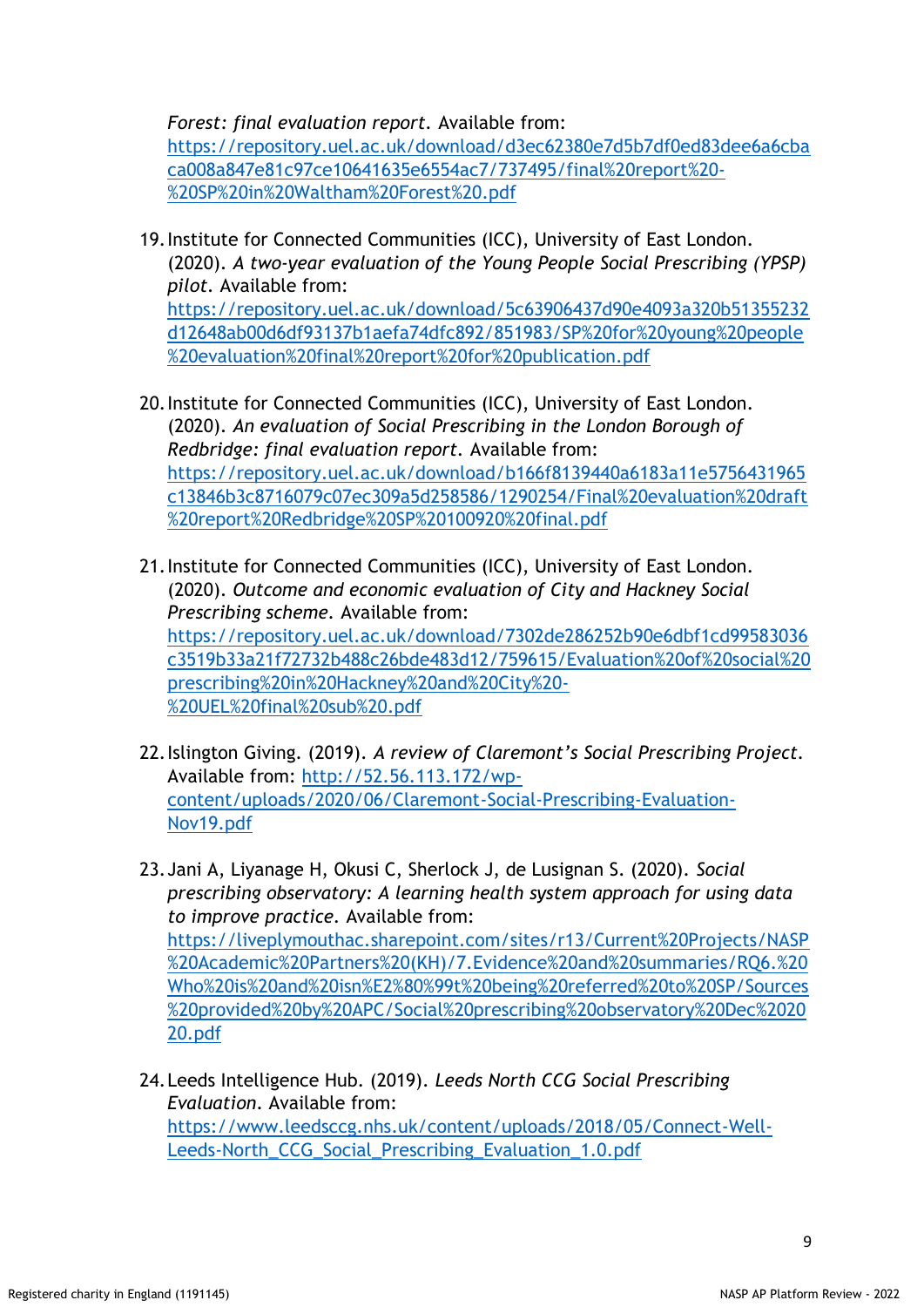- 25.Lorenz L, Beal L, Moulam M. (2020). *Social Prescribing Outcomes Report.* Sheffield: South East Sheffield People Keeping Well Partnership
- 26.Massie R, Ahmad N. (2019). *An evaluation of Wolverhampton's Social Prescribing Service: A New Route to Wellbeing.* Available from: [https://issuu.com/universityofwolverhampton/docs/social\\_prescribing\\_eval](https://issuu.com/universityofwolverhampton/docs/social_prescribing_evaluation_repor) uation repor
- 27.Mind in Bexley. (2017). *Social Prescribing in Bexley: Pilot Evaluation Report*. Available from: [https://mindinbexley.org.uk/wp](https://mindinbexley.org.uk/wp-content/uploads/2020/01/Social-Prescribing-in-Bexley-Pilot-Evaluation-Report.pdf)[content/uploads/2020/01/Social-Prescribing-in-Bexley-Pilot-Evaluation-](https://mindinbexley.org.uk/wp-content/uploads/2020/01/Social-Prescribing-in-Bexley-Pilot-Evaluation-Report.pdf)[Report.pdf](https://mindinbexley.org.uk/wp-content/uploads/2020/01/Social-Prescribing-in-Bexley-Pilot-Evaluation-Report.pdf)
- 28.Oxfordshire Mind. (2020). *Primary Care Wellbeing Project Year Two Report.* Oxford: MIND
- 29.Oxfordshire Mind. (2021). *Primary Care Wellbeing Service Oxfordshire CCG Report.* Oxford: MIND
- 30.Oxfordshire Mind. (2021). *Primary Care Wellbeing Project.* Oxford: MIND
- 31.Pescheny JV, Gunn LH, Pappas Y, Randhawa G. *The impact of the Luton social prescribing programme on mental well-being: a quantitative beforeand-after study.* Journal of Public Health. 2019;43(1):e69-76. DOI: 10.1093/pubmed/fdz155
- 32.Polley MJ, Seers H, Fixsen A. (2019). *Evaluation Report of the Social Prescribing Demonstrator Site in Shropshire – Final Report.* University of Westminster, London. Available from: [https://www.researchgate.net/publication/339428473\\_Evaluation\\_Report\\_o](https://www.researchgate.net/publication/339428473_Evaluation_Report_of_the_Social_Prescribing_Demonstrator_Site_in_Shropshire_-Final_Report) f the Social Prescribing Demonstrator Site in Shropshire -Final Report
- 33.Stocks-Rankin C-R, Seale B, Westwick L, et al. (2019). *Macmillan Social Prescribing (MSP) Pilot in East London.* Available from: [https://phe.koha](https://phe.koha-ptfs.co.uk/cgi-bin/koha/opac-retrieve-file.pl?id=e1cb3e3d1ea78e991c1fbb4e24398f2f)[ptfs.co.uk/cgi-bin/koha/opac-retrieve](https://phe.koha-ptfs.co.uk/cgi-bin/koha/opac-retrieve-file.pl?id=e1cb3e3d1ea78e991c1fbb4e24398f2f)[file.pl?id=e1cb3e3d1ea78e991c1fbb4e24398f2f](https://phe.koha-ptfs.co.uk/cgi-bin/koha/opac-retrieve-file.pl?id=e1cb3e3d1ea78e991c1fbb4e24398f2f)
- 34.Wessex Academic Health Science Network. (2017). *Social Prescribing in Wessex: Understanding it impact and supporting spread.* Available from: [https://wessexahsn.org.uk/img/insight\\_reports/Social%20Prescribing%20in%](https://wessexahsn.org.uk/img/insight_reports/Social%20Prescribing%20in%20Wessex%20Understanding%20its%20impact%20and%20supporting%20spread-1583505398.pdf) [20Wessex%20Understanding%20its%20impact%20and%20supporting%20spread-](https://wessexahsn.org.uk/img/insight_reports/Social%20Prescribing%20in%20Wessex%20Understanding%20its%20impact%20and%20supporting%20spread-1583505398.pdf)[1583505398.pdf](https://wessexahsn.org.uk/img/insight_reports/Social%20Prescribing%20in%20Wessex%20Understanding%20its%20impact%20and%20supporting%20spread-1583505398.pdf)
- 35.Wyre Forest CCG. (2019). *Worcestershire Social Prescribing Pilot 2018-2019.* Available from: [http://www.wyreforestccg.nhs.uk/getting](http://www.wyreforestccg.nhs.uk/getting-involved/working-in-partnership/)[involved/working-in-partnership/](http://www.wyreforestccg.nhs.uk/getting-involved/working-in-partnership/)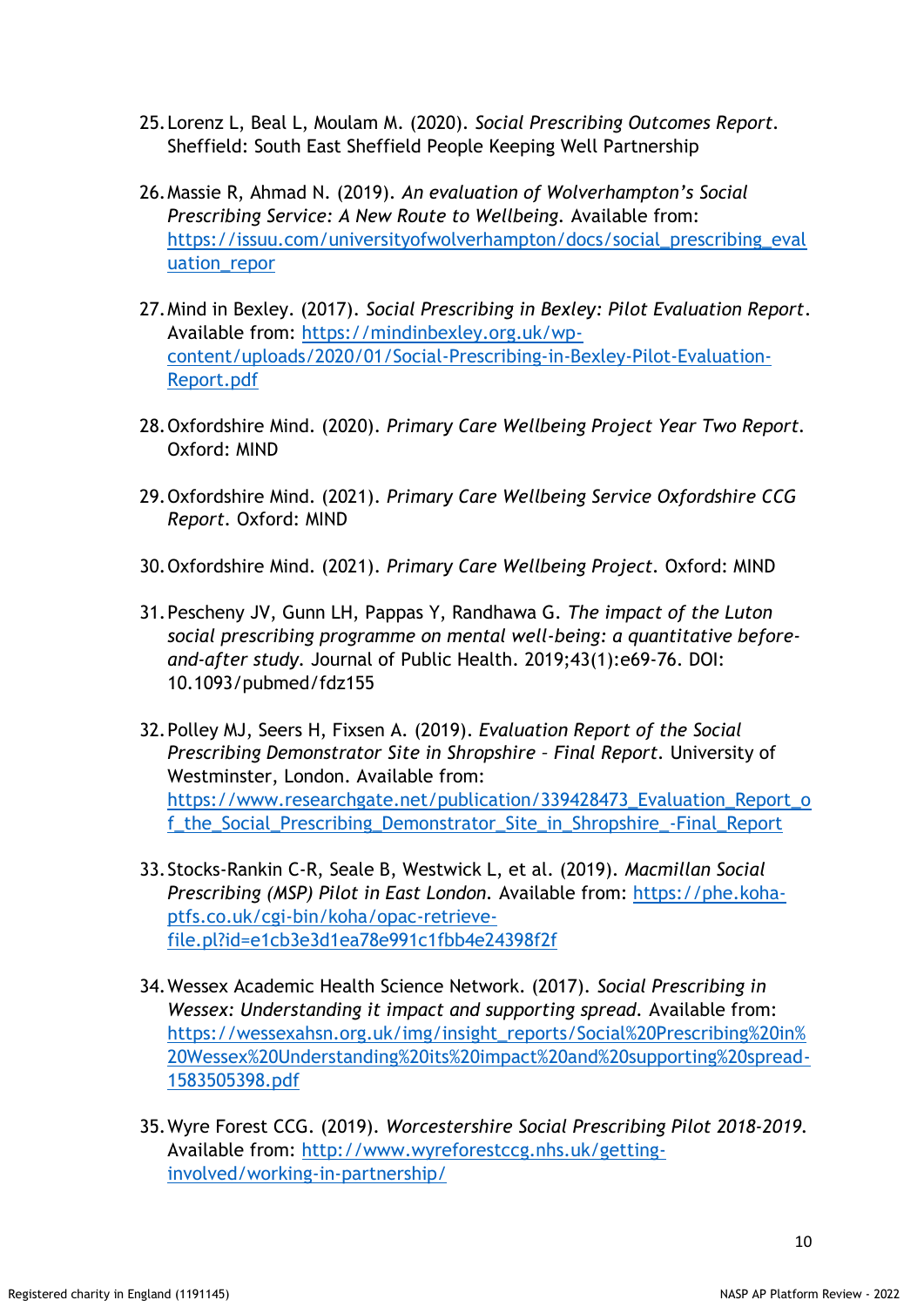36.York Centre for Voluntary Services. (2019). *The impact of social prescribing in York.* Available from: [https://www.yorkcvs.org.uk/wp](https://www.yorkcvs.org.uk/wp-content/uploads/2019/02/WTW_Evaluation_A4_FinalPDF-Electronic.pdf)[content/uploads/2019/02/WTW\\_Evaluation\\_A4\\_FinalPDF-Electronic.pdf](https://www.yorkcvs.org.uk/wp-content/uploads/2019/02/WTW_Evaluation_A4_FinalPDF-Electronic.pdf)

Appendix 1 – Search strategy

### **Scopus**

TITLE-ABS-KEY ( "social\* prescrib\*" OR "social prescription\*" OR "community referral\*" OR "social referral\*" OR "non-medical referral\*" OR "link worker\*" OR "care navigator\*" OR "linking scheme\*" OR "referral scheme\*" ) AND TITLE-ABS-KEY ( demographic\* OR evaluat\* OR report OR audit ) AND PUBYEAR > 2016

### Web of Science

TOPIC: (( "social\* prescrib\*" OR "social prescription\*" OR "community referral\*" OR "social referral\*" OR "non-medical referral\*" OR "link worker\*" OR "care navigator\*" OR "linking scheme\*" OR "referral scheme\*")) AND TOPIC: (( demographic\* OR evaluat\* OR report OR audit)) Timespan: 2017-2021. Indexes: SCI-EXPANDED, SSCI, A&HCI, CPCI-S, CPCI-SSH, ESCI.

## Social Care Online

- AllFields: "social\* prescrib\*" OR "social prescription\*" OR "community referral\*" OR "social referral\*" OR "non-medical referral\*" OR "link worker\*" OR "care navigator\*"' OR "linking scheme\*" OR "referral scheme\*"

- AND AllFields: demographic\* OR evaluat\* OR report OR audit

## Google

allintitle: (evaluation OR audit OR report OR pilot) ("social prescribing" OR "social prescription" OR "link worker") (site:ac.uk OR site:nhs.uk OR site:gov.uk OR site:org.uk)

#### Appendix 2 – Table of included studies

| Identifier/year                                 | Design                | Sample<br>size/no.<br>referred | Demographic data included                       |
|-------------------------------------------------|-----------------------|--------------------------------|-------------------------------------------------|
| Brighton & Hove<br>extended<br>pilot/2017       | Service<br>evaluation | 308                            | Age, gender.                                    |
| Dudley Council for<br>Voluntary<br>Service/2017 | Service<br>evaluation | 5,766                          | Age, gender, ethnicity,<br>reason for referral. |
| <b>HALE Community</b><br>Connectors/2017        | Service<br>evaluation | 703                            | Age, gender, reason for<br>referral.            |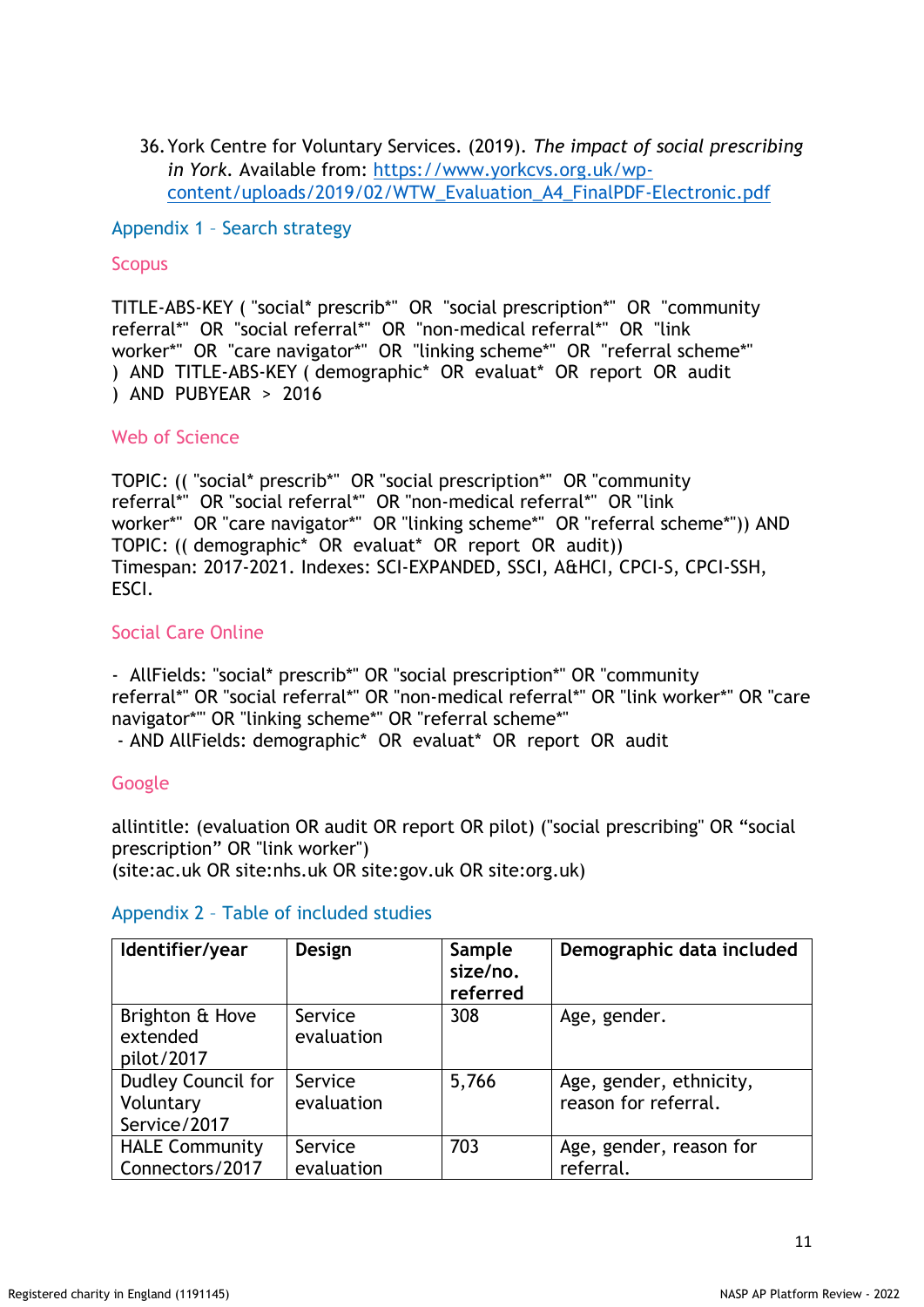| Social Prescribing<br>in Bexley/2017                                         | Service<br>evaluation                 | 81                                   | Age, gender, reason for<br>referral.                              |
|------------------------------------------------------------------------------|---------------------------------------|--------------------------------------|-------------------------------------------------------------------|
| Social Prescribing<br>in the London<br>Borough of<br>Waltham<br>Forest/2017  | Service<br>evaluation                 | 600                                  | Age, gender, ethnicity,<br>socioeconomic, reason for<br>referral. |
| Social Prescribing<br>in Wessex/2017                                         | Service<br>evaluation (8<br>services) | 1 million                            | Age, gender.                                                      |
| South East Leeds<br>Connect for<br>Health/2017                               | Service<br>evaluation                 | 112                                  | Gender, ethnicity                                                 |
| Community<br><b>Webs/2018</b>                                                | Service<br>evaluation                 | 393                                  | Age, gender, ethnicity,<br>socioeconomic, reason for<br>referral. |
| <b>East Merton Social</b><br>Prescribing<br>Pilot/2018                       | Service<br>evaluation                 | 223                                  | Age, gender, ethnicity,<br>reason for referral.                   |
| <b>Healthy London</b><br>Partnership(Family<br>Action)/2018                  | Service<br>evaluation                 | 102                                  | Age, gender, ethnicity,<br>reason for referral.                   |
| Tower<br>Hamlets/2018                                                        | Service<br>evaluation                 | 2,270                                | Age, gender, ethnicity,<br>disability, reason for<br>referral.    |
| <b>Tower Hamlets -</b><br>Bromley by Bow &<br>Mile End<br>East/2018          | Service<br>evaluation                 | 643                                  | Age, gender, ethnicity,<br>reason for referral.                   |
| <b>Bromley by Bow</b><br><b>Centre Social</b><br>Prescribing<br>Service/2019 | Service<br>evaluation                 | 583                                  | Age, gender, ethnicity,<br>reason for referral                    |
| <b>Connect Well</b><br>Leeds North/2019                                      | Service<br>evaluation                 | >600<br>(exact<br>figure<br>unknown) | Age, gender, disability.                                          |
| Elston et al./2019                                                           | Pre-post service<br>evaluation        | 82                                   | Age, gender, reason for<br>referral.                              |
| Impact of Social<br>Prescribing in<br>York/2019                              | Service<br>evaluation                 | 71                                   | Age, gender, reason for<br>referral.                              |
| Islington<br>Giving/2019                                                     | Service<br>evaluation                 | 271                                  | Age, gender, ethnicity.                                           |
| Macmillan East<br>London pilot/2019                                          | Service<br>evaluation                 | 1,456                                | Age, gender, ethnicity,<br>socioeconomic, reason for<br>referral. |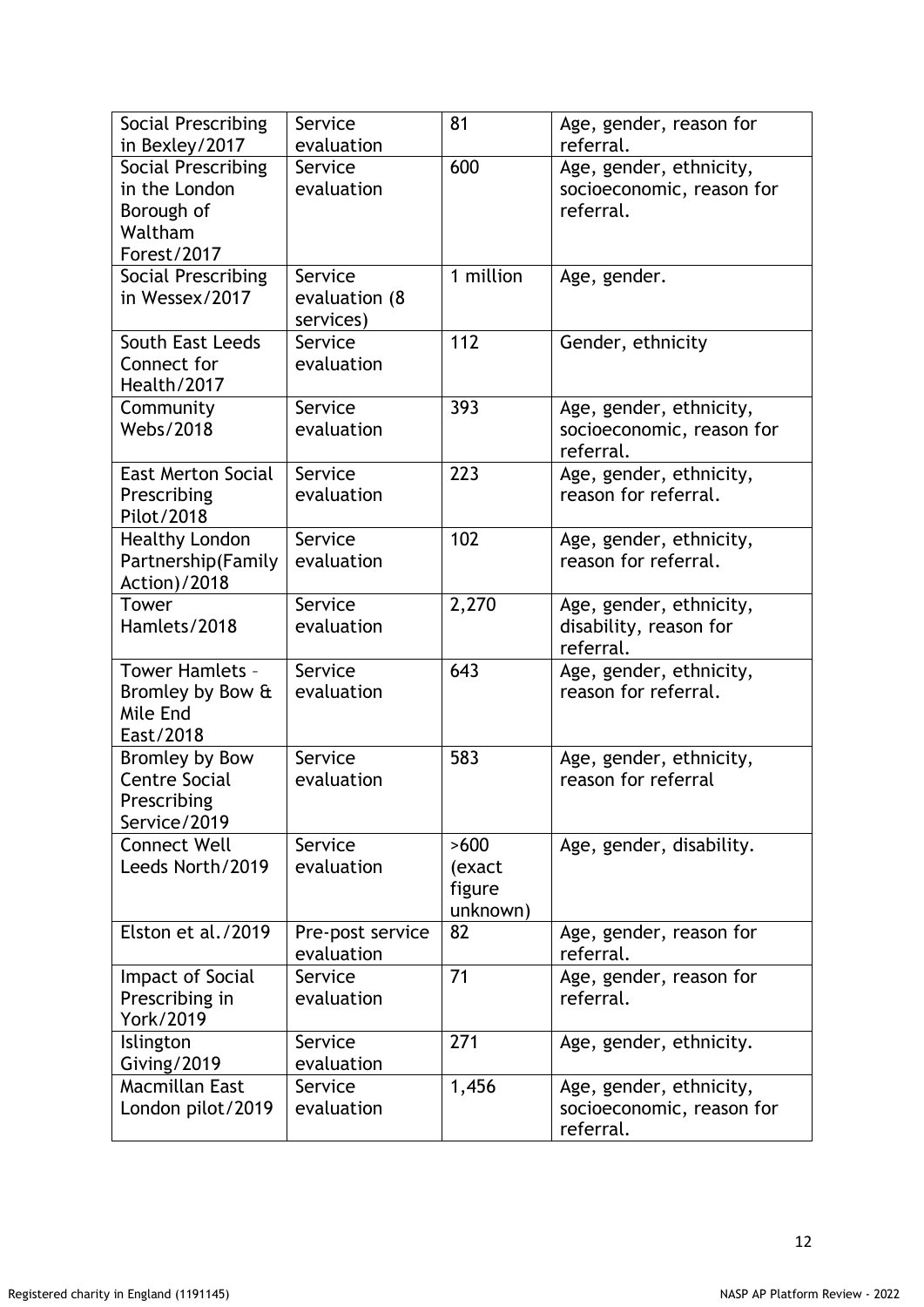| Pescheny et<br>al./2019                                                    | Pre-post<br>quantitative<br>study         | 448    | Age, gender, socioeconomic.                                                   |
|----------------------------------------------------------------------------|-------------------------------------------|--------|-------------------------------------------------------------------------------|
| Shropshire<br>Demonstrator<br>Site/2019                                    | Service<br>evaluation                     | 515    | Age, gender, ethnicity,<br>socioeconomic, reason for<br>referral.             |
| Wolverhampton<br><b>Social Prescribing</b><br>Service/2019                 | Service<br>evaluation                     | 676    | Age, gender, ethnicity,<br>socioeconomic, reason for<br>referral.             |
| Worcestershire<br>Social Prescribing<br>Pilot/2019                         | Descriptive<br>poster - design<br>unknown | 1,840  | Age, gender, reason for<br>referral.                                          |
| <b>Bristol Ageing</b><br>Better/2020                                       | Service<br>evaluation                     | 1,279  | Age, gender, ethnicity,<br>reason for referral.                               |
| City & Hackney<br>Social Prescribing<br>Scheme/2020                        | Service<br>evaluation                     | 166    | Age, gender, ethnicity,<br>socioeconomic.                                     |
| <b>Crediton Social</b><br>Prescribing<br>Project/2020                      | Service<br>evaluation                     | 72     | Age, gender.                                                                  |
| <b>Crisis Social</b><br>Prescribing at<br><b>Bromley by</b><br>Bow/2020    | Primary data<br>analysis                  | 249    | Age, gender.                                                                  |
| Foster et al./2020                                                         | Service<br>evaluation                     | 10,643 | Age, gender, ethnicity,<br>disability, reason for<br>referral.                |
| <b>HALE Community</b><br>Connectors/2020                                   | Service<br>evaluation                     | 1,984  | Age, gender, ethnicity,<br>reason for referral.                               |
| Oxfordshire<br>MIND/2020                                                   | Service<br>evaluation                     | 3,985  | Age, gender, ethnicity,<br>reason for referral.                               |
| <b>Social Prescribing</b><br>in the London<br>Borough of<br>Redbridge/2020 | Service<br>evaluation                     | 182    | Age, gender, ethnicity,<br>socioeconomic.                                     |
| Social Prescribing<br>Observatory/2020                                     | Primary data<br>analysis                  | 29,000 | Age, gender, ethnicity, IMD,                                                  |
| South East<br>Sheffield/2020                                               | Service<br>evaluation                     | 408    | Age, gender, ethnicity,<br>socioeconomic, disability,<br>reason for referral. |
| Young People<br>Social Prescribing<br>Pilot/2020                           | Service<br>evaluation                     | 192    | Age, gender, ethnicity,<br>reason for referral.                               |
| Oxfordshire<br><b>MIND/Mar 2021</b>                                        | Service<br>evaluation                     | 851    | Age, gender, ethnicity,<br>reason for referral.                               |
| Oxfordshire<br>MIND/Sep 2021                                               | Service<br>evaluation                     | 429    | Age, gender, ethnicity,<br>reason for referral.                               |